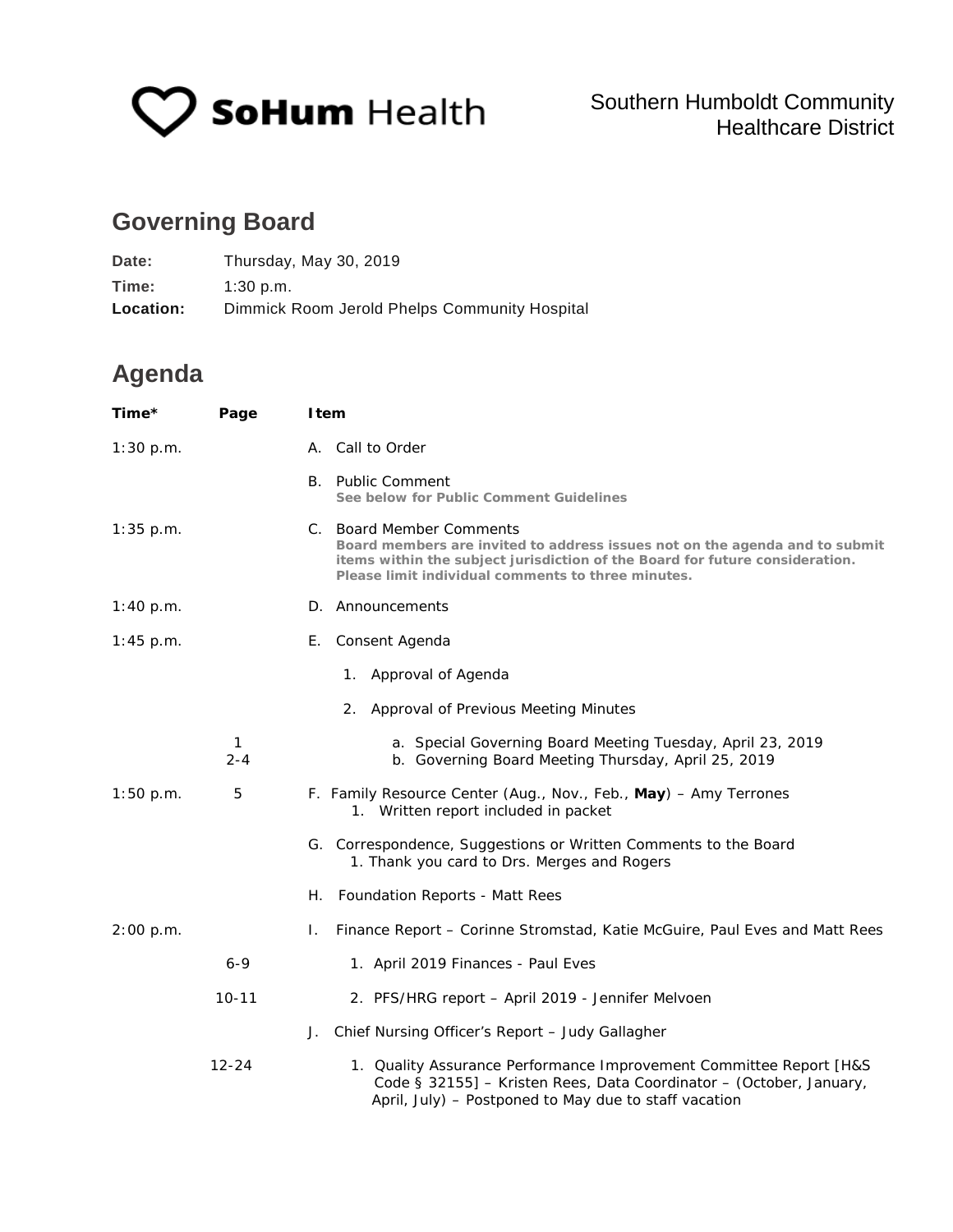| 2:30 p.m. | К.<br>Administrator's Report - Matt Rees                                                                          |
|-----------|-------------------------------------------------------------------------------------------------------------------|
|           | 1.<br>Department Updates<br>a. Strategic Plan Update<br>• Community Health and Care Coordination - Judy Gallagher |
|           | Old Business - none<br>L.                                                                                         |
| 3:00 p.m. | M. New Business                                                                                                   |
|           | Approval of Resolution 19:07 Policy and Procedures - Packet "A"<br>1.                                             |
|           | 2.<br>Approval of ultrasound machine purchase                                                                     |
|           | N.<br>Next Meeting Thursday, June 27, 2019                                                                        |
|           | QAPI Meeting Tuesday, June 11, 2019 at 10:00 a.m.<br>1.                                                           |
|           | Med Staff Meeting Wednesday, June 12, 2019, at 1:00 p.m.<br>2.                                                    |
|           | <b>Meeting Evaluation</b><br>О.                                                                                   |
|           | Ρ.<br>Parking Lot Items                                                                                           |
|           | 1. Training needs for board members                                                                               |
|           | Adjourn to Closed Session<br>Q.                                                                                   |
| 3:30 p.m. | <b>Closed Session</b><br>R.                                                                                       |
|           | 1. Approval of Previous Closed Session Minutes                                                                    |
|           | a. Closed Session Governing Board Meeting April 25, 2019                                                          |
|           | Quality/Risk Management Report [H&S Code § 32155] - Judy Gallagher,<br>2.<br>CNO - see enclosed written report    |
|           | Medication Error Reduction Plan Committee Report - Judy Gallagher, CNO<br>3.<br>- see enclosed written report     |
|           | 4. Medical Staff Appointments/Reappointments [Gov. Code § 54957] - none                                           |
|           | Confidential Correspondence to the Board - none<br>5.                                                             |
|           | Next Meeting Thursday, June 27, 2019<br>6.                                                                        |
|           | Adjourn Closed Session<br>S.                                                                                      |
|           | Resume Open Session<br>Τ.                                                                                         |
|           | U. Adjourn                                                                                                        |